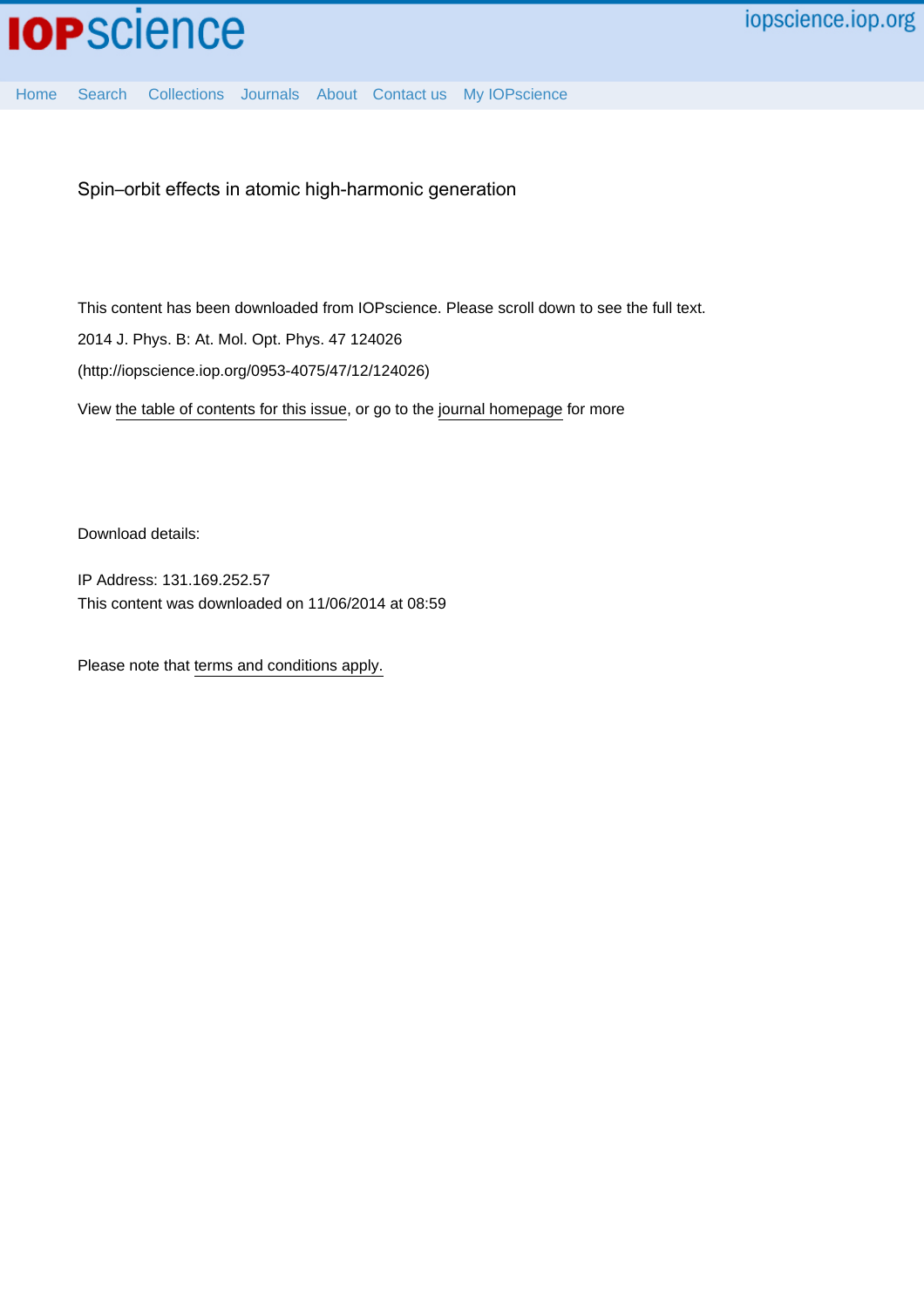J. Phys. B: At. Mol. Opt. Phys. **47** (2014) 124026 (9pp) [doi:10.1088/0953-4075/47/12/124026](http://dx.doi.org/10.1088/0953-4075/47/12/124026)

# **Spin–orbit effects in atomic high-harmonic generation**

## **Stefan Pabst<sup>1</sup> and Robin Santra<sup>1,2</sup>**

<sup>1</sup> Center for Free-Electron Laser Science, DESY, Notkestrasse 85, D-22607 Hamburg, Germany <sup>2</sup> Department of Physics, University of Hamburg, Jungiusstrasse 9, D-20355 Hamburg, Germany

E-mail: [stefan.pabst@cfel.de](mailto:stefan.pabst@cfel.de)

Received 16 October 2013, revised 12 December 2013 Accepted for publication 20 December 2013 Published 10 June 2014

#### **Abstract**

Spin–orbit interactions lead to small energy gaps between the outermost  $p_{1/2}$  and  $p_{3/2}$  shells of noble gas atoms. Strong-field pulses tunnel-ionize an electron out of either shell resulting in spin–orbit-driven hole motion. These hole dynamics affect the high-harmonic generation (HHG) yield. However, the spectral shape as well as the angular distribution of the HHG emission is not influenced by spin–orbit coupling. We demonstrate the spin–orbit effect on atomic krypton by solving the multi-electron Schrödinger equation with the time-dependent configuration-interaction singles approach. We also provide pulse parameters where this effect can be identified in experiments through an enhancement in the HHG yield as the wavelength of the strong-field pulse increases.

Keywords: high-harmonic generation, spin–orbit coupling, multiorbital physics

(Some figures may appear in colour only in the online journal)

## **1. Introduction**

High-harmonic generation (HHG) has become a promising tool to study electronic structure [\[1–4](#page-8-0)] and dynamics [\[5–7](#page-8-0)]. Many theoretical approaches have been developed to describe HHG ranging from multi-electron descriptions [\[8–10\]](#page-8-0) to single-active-electron models [\[11,](#page-8-0) [12](#page-8-0)] and to semiclassical models [\[13](#page-8-0), [14\]](#page-8-0). In particular the semiclassical approaches are attractive because they provide a very clear picture and make a clear and direct connection to measurable quantities. Here, one main assumption is usually made: the generated ionic hole state is confined to the outermost valence shell. In noble gas atoms, where the outermost shell is a p shell with three degenerate states (ignoring spin–orbit coupling), a further approximation is made that the hole is localized in the orbital aligned with the laser polarization direction [\[15–17\]](#page-8-0).

This assumption holds well for light noble gas atoms usually used for producing attosecond pulses. For heavier atoms and molecules this simplification does not generally hold anymore because of two reasons: first, the outermost valence shells have very similar ionization potentials such that the strong laser field can ionize an electron from multiple valence shells [\[18–21](#page-8-0)]. Second, the electron–electron interactions become more dominant leading to non-stationary

hole states which require a many-body description of the ionic system [\[22–25\]](#page-8-0).

Multiorbital contributions in atoms due to a complex recombination step involving more than one electron have been experimentally seen [\[26](#page-8-0)]. Even though direct contributions from orbitals other than the outermost p shell do not exist (in contrast to molecules), many-body interchannel coupling can, however, access deeper shells and make them 'indirectly' contribute. This has been theoretically shown for the 3p and 3s channels in argon [\[27\]](#page-8-0) and the 4d and 5p channels in xenon [\[28](#page-8-0)]. In recent HHG experiments with mixed gases [\[29](#page-8-0)], constructive and destructive interference of the generated HHG light from different atomic species has been observed. This interference is not due to multiorbital effects but due to different intrinsic dipole phases of the atomic species.

Also a hole motion can be triggered via tunnel ionization within the outermost p shell. In recent experiments [\[5,](#page-8-0) [30](#page-8-0)], the formation of a hole wavepacket involving the spin–orbit-split  $4p_{3/2}$  and  $4p_{1/2}$  orbitals in krypton was demonstrated. It is even possible to measure the degree of coherence of the hole wavepacket via attosecond transient absorption spectroscopy [\[31](#page-8-0)]. The influence of such a spin–orbit-driven hole motion on HHG has, however, not been studied so far. Since the HHG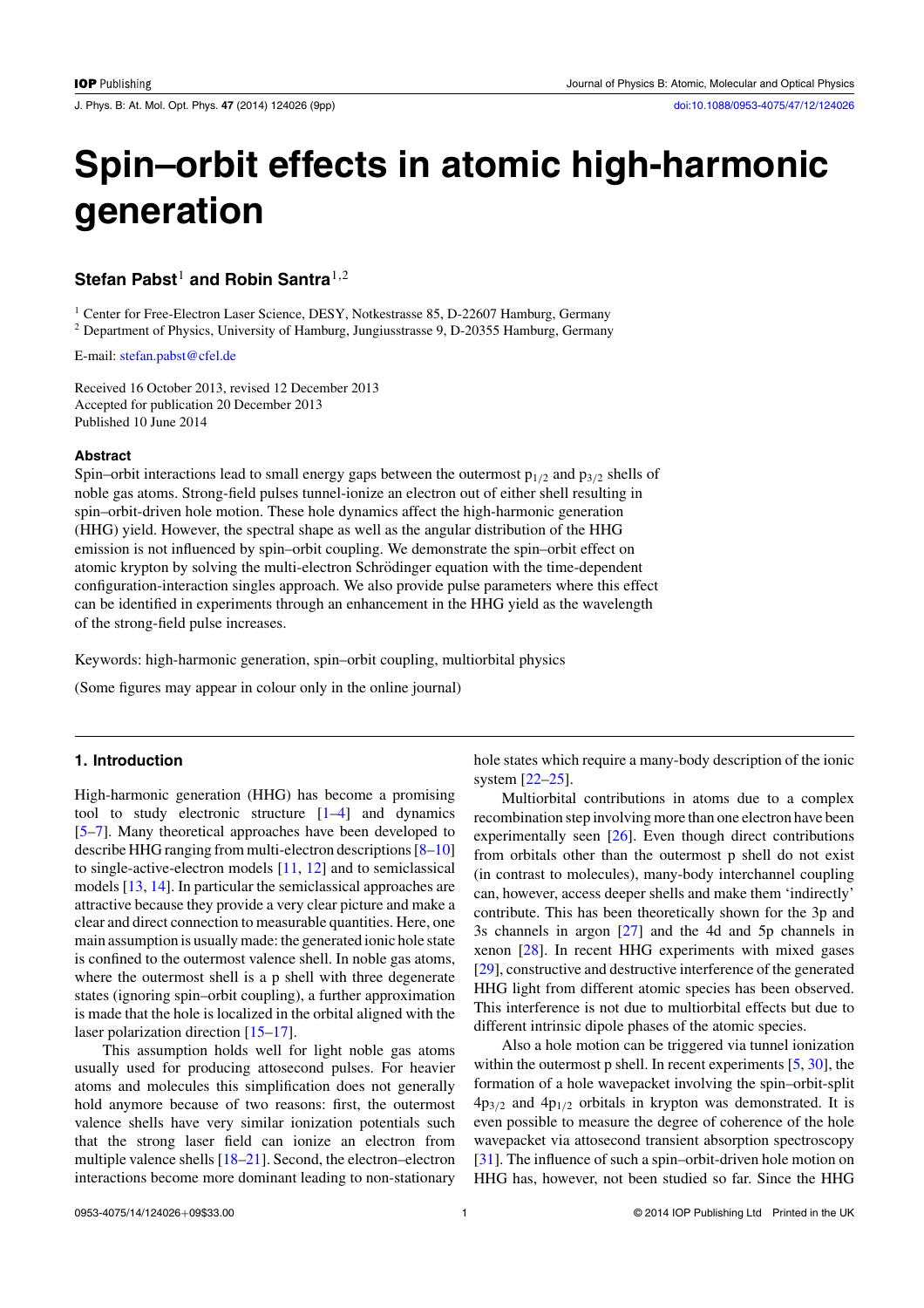<span id="page-2-0"></span>process itself is spin-insensitive, one might even think that spin–orbit effects do not influence the HHG process.

Here, we show theoretically that spin–orbit-driven hole motion, which is a multiorbital effect, does influence HHG. To demonstrate this, we solve the many-body Schrödinger equation by the time-dependent configuration-interaction singles (CIS) approach [\[10](#page-8-0), [32\]](#page-8-0), which describes the entire *N*-electron wavefunction and, consequently, all atomic shells that may or may not contribute in the HHG spectrum. Specifically, we show that the HHG yield depends on the normalized time  $t_c/T_{\text{so}}$ , which measures the time the electron spends in the continuum,  $t_c$ , in units of the spin–orbit period  $T_{so}$ . When the hole motion is purely due to the spin–orbit effect, the angular distribution of the HHG radiation is insensitive to the hole dynamics. Also the detailed structure of the spectrum depends only slightly on  $t_c/T_{\rm so}$  because the radial recombination matrix elements, which is responsible for the details of the HHG spectrum, do not change. What depends mostly on spin–orbit effects is, however, the overall HHG yield.

The time the electron spends in the continuum,  $t_c = t_r - t_i$ , is linearly dependent on the wavelength of the NIR field  $\lambda$ . Here  $t_i$  is the time of ionization, which starts the hole motion, and *tr* is the time of recombination, which stops the hole motion. By changing the wavelength the time at which the electron recombines and the hole state is probed can be controlled. In general, varying the spin–orbit period  $T_{\rm so}$  is also sufficient to achieve the same effect. Unfortunately,  $T_{\rm so}$  is an intrinsic property of the atom and experimentally only  $\lambda$  is tunable.

The further discussion is structured as follows: in section 2.1 basic aspects of our many-body time-dependent configuration-interaction singles (TDCIS) approach are explained, which we use to study the multiorbital HHG process. In section 2.2 we discuss in more detail the spin– orbit coupling and how it can be treated as a perturbation. In section [2.3](#page-3-0) the consequences of the purely spin–orbitdriven hole motion for HHG are discussed. The numerical results are presented in section [3](#page-5-0) for atomic krypton. We show the spin–orbit dependence of the HHG yield by varying  $T_{\rm so}$ (see section [3.1\)](#page-6-0) and  $\lambda$  (see section [3.2\)](#page-7-0). Furthermore, we identify pulse parameters where the spin–orbit effect leads to an increase in the HHG yield by increasing  $\lambda$ .

Atomic units are employed throughout unless otherwise indicated.

## **2. Theory**

## 2.1. TDCIS

Our implementation of the TDCIS approach [\[10\]](#page-8-0) and the extension to spin–orbit interactions for the occupied orbitals [\[32](#page-8-0)], which we use here  $[33]$  $[33]$  to solve the *N*-body Schrödinger equation, has been described in previous publications. We have already successfully applied our TDCIS approach to a wide spectrum of processes ranging from attosecond multiorbital phenomena  $[32, 34]$  $[32, 34]$  $[32, 34]$  $[32, 34]$  to nonlinear x-ray ionization  $[35]$  $[35]$  and to strong-field physics including non-adiabatic tunnel ionization [\[36](#page-8-0)] and multiorbital HHG processes [\[28,](#page-8-0) [37\]](#page-8-0).

The TDCIS wave function ansatz reads [\[10](#page-8-0)]

$$
|\Psi(t)\rangle = \alpha_0(t) |\Phi_0\rangle + \sum_{a,i} \alpha_i^a(t) |\Phi_i^a\rangle, \tag{1}
$$

where  $|\Phi_0\rangle$  is the Hartree–Fock ground state and  $|\Phi_i^a\rangle$  =  $\hat{c}_a^{\dagger} \hat{c}_i |\Phi_0\rangle$  are singly excited configurations with an electron removed from the initially occupied orbital *i* and placed in the initially unoccupied orbital *a*. Due to this ansatz the electron can be removed from any orbital and not just from the outermost orbital as usually done in the singleactive electron approximation [\[12,](#page-8-0) [38\]](#page-9-0). Furthermore, the hole state (represented by the index *i*) and the excited*/*ionized electron (represented by the index *a*) can move independently making TDCIS an effective two-active particle theory that goes beyond the independent particle picture [\[39\]](#page-9-0). The interaction between these two effective particles due to electron–electron interaction [\[28,](#page-8-0) [34\]](#page-8-0) or light–matter interaction [\[32](#page-8-0)] leads to many surprising phenomena.

The resulting equations of motion for the CIS coefficients read

$$
i\partial_t \alpha_0(t) = -E(t) \sum_{a,i} (\Phi_0|\hat{z}|\Phi_i^a)
$$
 (2*a*)  

$$
i\partial_t \alpha_i^a(t) = (\Phi_i^a|\hat{H}_0|\Phi_i^a) \alpha_i^a(t) + \sum_{b,j} (\Phi_i^a|\hat{H}_1|\Phi_j^b) \alpha_j^b(t)
$$

$$
-E(t) \left( (\Phi_i^a|\hat{z}|\Phi_0) \alpha_0(t) + \sum_{b,j} (\Phi_i^a|\hat{z}|\Phi_j^b) \alpha_j^b(t) \right), (2b)
$$

where  $\hat{H}_0 = \sum_n [\frac{\hat{\mathbf{p}}_n^2}{2} - \frac{Z}{|\hat{\mathbf{r}}_n|} + V_{\text{MF}}(\hat{\mathbf{r}}_n)] - E_{\text{HF}}$  includes all oneparticle operators (kinetic energy, attractive nuclear potential, and the mean-field potential  $\hat{V}_{MF}$ ). The nuclear charge is given by *Z* and the index *n* runs over all *N* electrons in the system. The light–matter interaction for linearly polarized pulses is given in the dipole approximation by  $-E(t)\hat{z}$  with  $\hat{z} = \sum_{n} \hat{z}_n$ , where  $E(t)$  is the electric field of the pulse. The entire energy spectrum is shifted by the Hartree–Fock energy  $E_{HF}$  such that the Hartree–Fock ground state is at zero energy. All the electron–electron interactions that cannot be described by the mean-field potential  $\hat{V}_{MF}$  are captured by  $\hat{H}_1 = \frac{1}{2} \sum_{n,n'} \frac{1}{|\hat{\mathbf{r}}_n - \hat{\mathbf{r}}_{n'}|} - \sum_{n} \hat{V}_{\text{MF}}(\hat{\mathbf{r}}_n)$  [\[40](#page-9-0)]. Since we employ a complex absorbing potential [\[41\]](#page-9-0) to eliminate the outgoing electron wavepacket when it reaches the end of the numerical grid, we have to use the symmetric inner product  $(\cdot, \cdot)$  instead of the Hermitian one  $\langle \cdot |, | \cdot \rangle$ .

#### 2.2. Spin–orbit

As spin–orbit interaction is usually a small effect in the outermost p-shell of noble gas atoms (see figure [1\)](#page-3-0) leading to energy gaps (up to 3.8 eV in radon  $[42]$  $[42]$ ), the spin–orbitcoupled orbitals are well described in terms of first-order degenerate perturbation theory. At the end of this section, we quantify how good this approximation is in terms of dipole transition matrix elements. But first, we review how we include in TDCIS spin–orbit coupling for the occupied orbitals [\[43](#page-9-0)]. The spin–orbit interaction in the virtual (Rydberg  $+$ continuum) orbitals is ignored, since it is even smaller than for the occupied orbitals as we will see in the following.

Let us consider the non-relativistic limit of the spin–orbit interaction [\[44–46](#page-9-0)]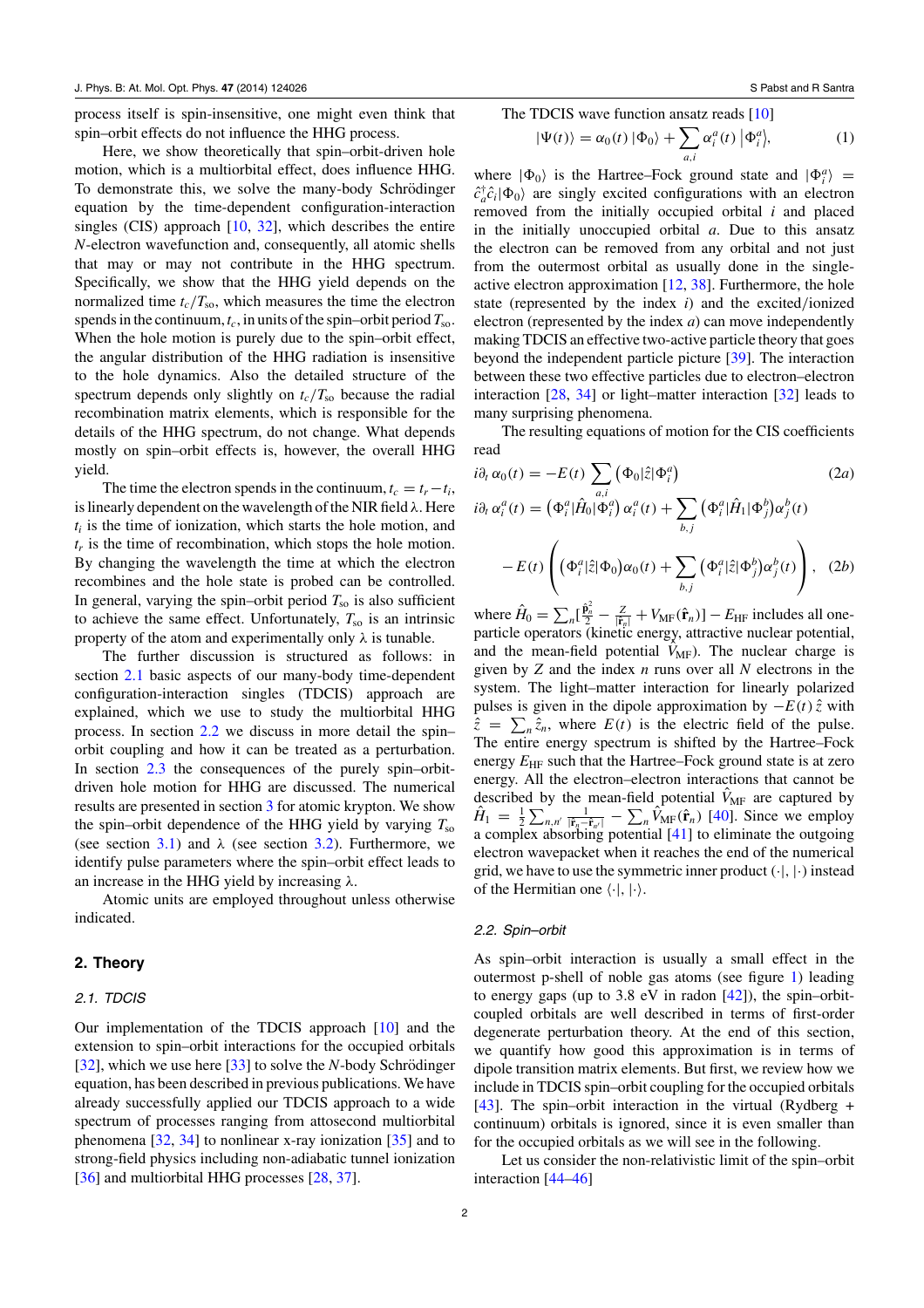<span id="page-3-0"></span>

**Figure 1.** Spin–orbit coupling within the outermost 4p shell of atomic krypton. The energy splitting is relatively small compared to the ionization potential *Ip*.

$$
\hat{H}_{\rm so} = \frac{\alpha^2}{2} \frac{1}{r} \frac{\mathrm{d}V}{\mathrm{d}r} \sum_{n} \hat{\mathbf{l}}_n \cdot \hat{\mathbf{s}}_n \tag{3}
$$

to understand the rapid decrease in the importance of the spin–orbit interaction with increasing orbital energy. Here,  $\hat{\mathbf{l}}_n$  and  $\hat{\mathbf{s}}_n$  are the orbital angular momentum operator and the spin operator of the *n*th electron. The potential *V* denotes the mean-field potential plus the nuclear Coulomb potential. For hydrogen, *V* includes only the nuclear Coulomb potential and one finds  $\hat{H}_{so} \propto r^{-3}$  [\[46,](#page-9-0) [47\]](#page-9-0). Note that equation (3) is an approximative extension (from a one-electron atom) to a many-electron atom neglecting explicit two-body spin–orbit terms [\[48](#page-9-0), [49\]](#page-9-0).

For many-electron systems, the mean-field potential *V* decreases as −*Z*/*r* for small radii and as −1/*r* for large radii (for occupied orbitals; for unoccupied orbitals the decrease is exponential for large *r*). In both cases the radial dependence of the spin–orbit interaction goes as  $r^{-1} \partial_r V(r) \propto r^{-3}$ . Applying this result to Rydberg and continuum states, which are quite delocalized and on average far away from the nucleus, we find that the strength of the spin–orbit interaction is strongly reduced in comparison to occupied orbitals and, therefore, can be neglected. As a result, the virtual orbitals,  $|a\rangle = |n_a, l_a, m_a^L; m_a^S\rangle$ , can be directly taken from the nonrelativistic Hartree–Fock calculations, where  $n_a$  stands for the principal quantum number of orbital *a*, *la* is the orbital angular momentum,  $m_a^L$  is its projection on the laser polarization axis, and  $m_a^S$  is the spin projection. Since the spin of all electrons is always  $s_i = \frac{1}{2}$ , the spin quantum number is omitted in characterizing the orbital.

After rewriting the spin–orbit operator  $2\hat{\mathbf{i}} \cdot \hat{\mathbf{s}} = \hat{\mathbf{j}}^2 - \hat{\mathbf{i}}^2 - \hat{\mathbf{s}}^2$ in terms of the total angular momentum  $\hat{j}$ , it becomes clear that the new orbitals are eigenstates of the operators  $\hat{j}^2$ ,  $\hat{l}^2$ ,  $\hat{s}^2$ , and  $\hat{j}_z$ , which constitute the coupled LS-basis. The new spin– orbit-coupled orbitals *i* expressed in terms of the old orbitals (without spin–orbit coupling) read

$$
|i\rangle := |n_i, l_i, j_i, m_i^J\rangle = \sum_{m_i^S, m_i^L} C_{l_i, m_i^L; s_i, m_i^S}^{j_i, m_i^J} |n_i, l_i, m_i^L; m_i^S\rangle, \quad (4)
$$

where the Clebsch–Gordan coefficient is given by  $C^{l_3,m_3}_{l_1,m_1; l_2,m_2}$  =  $\langle l_1, m_1; l_2, m_2 | l_3, m_3 \rangle$ , and  $m_i^J, m_i^L$ , and  $m_i^S$  are the projections

**Table 1.** The reduced dipole moments  $|\langle 4p_j || r || 3d_j \rangle|$  of the ionic transitions  $3d_{j'}^{-1} \rightarrow 4p_j^{-1}$ . The results obtained via perturbation theory are compared with literature values  $[31]$ , which have been calculated by using relativistic DF calculations performed with GRASP  $[50]$ . The perturbative results are calculated with equation  $(5)$ and with the non-relativistic reduced matrix element  $|\langle 3d||r||4p \rangle| = 0.298$  obtained from the xcip code. Values are given

in atomic units.

| Transition                               | Perturbation theory | Ref. [31] | Error  |
|------------------------------------------|---------------------|-----------|--------|
| $ \langle 4p_{3/2}  r  3d_{5/2}\rangle $ | 0.326               | 0.345     | $-5%$  |
| $ \langle 4p_{3/2}  r  3d_{3/2}\rangle $ | 0.108               | 0.112     | $-3%$  |
| $ \langle 4p_{1/2}  r  3d_{3/2}\rangle $ | 0.243               | 0.264     | $-7\%$ |

of the total angular momentum, orbital angular momentum, and of the spin on the laser polarization axis, respectively.

Within perturbation theory the change in the angular distribution of the new occupied orbitals can be fully explained by angular momentum coupling of *li* and *si*. The radial part of the orbital wavefunction, which depends only on *n* and *l*, does not change. This is, however, only true in the perturbative limit. In a truly relativistic Dirac–Fock (DF) calculation the radial wavefunction depends also on *j*.

To give an estimate of how good our orbitals (obtained from perturbation theory) are in comparison with fully relativistic DF orbitals, we compare in table 1 reduced dipole transition strengths between the 3d and 4p shells of krypton (which is also the atom of interest in section [3\)](#page-5-0). Note that in CIS the transition elements between the ionic  $(N - 1$  particle) states  $i^{-1}$  and  $j^{-1}$  reduces to one-particle transition elements  $\langle i||r||j\rangle$  due to Koopmans' theorem [\[39\]](#page-9-0), where  $i^{-1}$  stands for a configuration with one electron missing in the orbital *i* with respect to the neutral Hartree–Fock ground state. As table 1 shows, the transition strengths obtained via degenerate perturbation theory [\[51\]](#page-9-0)

$$
\langle n', l', j' || r || n, l, j \rangle = \langle n', l' || r || n, l \rangle (-1)^{j+l'+s+1} \times \sqrt{(2j+1)(2j'+1)} \begin{Bmatrix} l & s & j \\ j' & 1 & l' \end{Bmatrix},
$$
 (5)

deviate less than 10% from the relativistic GRASP calculations [\[50](#page-9-0)] confirming the applicability of perturbation theory. The expression  $\{\cdot\}$  is the Wigner-6j symbol [\[52](#page-9-0)] and  $s = \frac{1}{2}$  is the spin of the electron.

Finally, we only need to find the orbital energies of the new spin–orbit-coupled orbitals. Instead of determining them with perturbation theory, we set the orbital energies to the experimental values. This has the advantage that we have the exact ionization potential, which is important for accurate tunnel ionization dynamics.

## 2.3. HHG

In section [2.3.1,](#page-4-0) we derive an expression for the spin–orbit dependence of the HHG yield based on the semi-classical three-step model  $[53, 54]$  $[53, 54]$  $[53, 54]$  $[53, 54]$ . In section [2.3.2,](#page-5-0) we give a short argumentation why the HHG angular distribution is not affected by the spin–orbit coupling.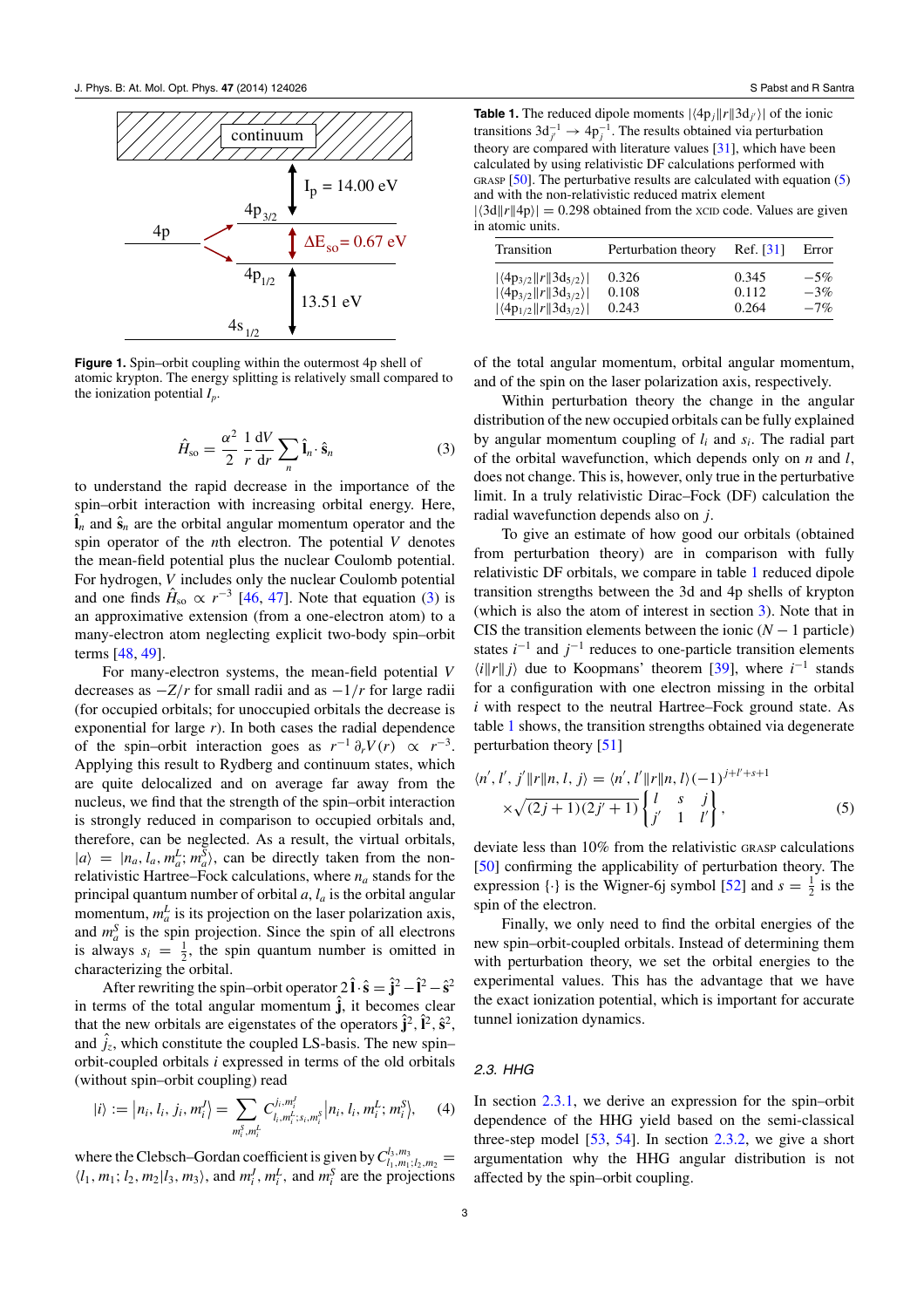<span id="page-4-0"></span>2.3.1. HHG yield. We will ignore interchannel effects, which would entangle the photoelectron with the ionic state. Without this entanglement, the overall state can be written as a product of photoelectron and hole wavefunctions.

From a time-dependent quantum calculation with a classical description of the laser pulse, the HHG spectrum  $S(\omega)$  can be calculated via the expectation value of the dipole acceleration [\[45\]](#page-9-0), which can be expressed in three major ways using the dipole operator, the momentum operator, or the dipole acceleration operator [\[8\]](#page-8-0). Here, we choose the length form involving the dipole operator:

$$
S(\omega) \propto |\int dt \; e^{-i\omega t} [\partial_t^2 \langle z \rangle(t)]|^2.
$$
 (6)

The dipole expectation value

$$
\langle z \rangle(t) = \sum_{abi} \left[ \alpha_i^b(t) \right]^* \alpha_i^a(t) \langle \Phi_i^b | \hat{z} | \Phi_i^a \rangle + \sum_{aij} \left[ \alpha_j^a(t) \right]^* \alpha_i^a(t) \langle \Phi_j^a | \hat{z} | \Phi_i^a \rangle + \sum_{ai} \left( \alpha_0^*(t) \alpha_i^a(t) \langle \Phi_0 | \hat{z} | \Phi_i^a \rangle + \text{c.c.} \right), \tag{7}
$$

captures the continuum motion of the ionized electron from all ionization pathways (first term in equation (7)) and the motion of the ionic hole (second term in equation (7)). The HHG spectrum is, however, primarily due to the third term in equation (7), which describes the recombination of the photoelectron with the ionic hole.

In the further discussion, we will dissect the HHG mechanism and focus on how spin–orbit coupling affects the last term of equation (7) and, consequently, the HHG emission. To do so, it is convenient to use the semiclassical three-step picture [\[53](#page-9-0), [54](#page-9-0)], where step 1 is the tunnel ionization of the electron, step 2 is the field-driven motion of the electron in the continuum, and step 3 is the recombination of the electron with the ion. The transition matrix elements appearing in step 3 are the same matrix elements that appear in photoionization [\[55](#page-9-0)]. As we have shown in previous works [\[34,](#page-8-0) [56](#page-9-0)], TDCIS is able to capture multiorbital and many-body physics in photoionization.

Tunnel ionization affects predominantly the outermost p orbital aligned in the direction of the linearly polarized light; from here on referred to as  $np_0$ . Note that when  $np_0$  is used it stands for the uncoupled p orbital with  $m<sup>L</sup> = 0$ . The expression  $np_i$  stands for the spin–orbit coupled p orbital with total angular momentum *j*; no statement is made here about any angular momentum projection. The initial, ionized part of the wavefunction at the time of tunnel ionization, *ti*, can be written as a product,

$$
|\Psi(t_i)\rangle = \sum_{m_a^S} \frac{|\chi_{m_a^S}(t_i) \otimes \kappa_{m_a^S}(t_i)\rangle}{\sum_a \alpha_{np_0,m_a^S}^a(t) |\Phi_{np_0;m_a^S}^a\rangle},
$$
(8)

of an ionic part  $|k_{m_a^S}(t_i)\rangle = |\Phi_{np_0; m_a^S}\rangle$  and a photoelectron part  $|\chi_{m_a^S}(t_i)\rangle = \sum_a \alpha^a_{4p_0;m_a^S}(t_i)|a\rangle$ . Here,  $|\Phi_i\rangle = \hat{c}_i^{\dagger}|\Phi_0\rangle$  is an  $(N - 1)$ -electron state characterizing the ion. Equation (8) relies strongly on the fact that the spin–orbit splitting,  $\Delta E_{so}$ ,

is small compared to the ionization potential  $I_p$ . If the difference in the ionization potential is large, the outermost  $np_{3/2}$  orbital is dominantly selected and the  $np_0$  character will reduce. In the discussion that follows we will see the benefit of the introduced separation between photoelectron and the ionic wavefunctions. Note that the spatial distribution of the photoelectron wavefunction for a spin-up and spin-down electron is the same,  $|\chi_{m_a^S}(t_i)\rangle = |\chi_{-m_a^S}(t_i)\rangle$ .

Field-driven propagation affects only the photoelectron  $|\chi_{m_a^S}(t_i)\rangle$  (action is independent of  $m_a^S$ ). Due to the spatial separation,  $|\chi_{m_a^S}(t)\rangle$  evolves independently of  $|\kappa_{m_a^S}(t)\rangle$  [\[32\]](#page-8-0) and is identical to the non-relativistic case without spin–orbit coupling. The hole state propagates (basically) under fieldfree conditions<sup>3</sup>. Since we include spin–orbit coupling, the hole propagation is preferably described in the coupled basis. The overall *N*-electron state during step 2 can still be written as a product of electron and hole states,

$$
|\Psi(t)\rangle = \sum_{m_a^S} |\chi_{m_a^S}(t)\rangle \otimes |\kappa_{m_a^S}(t)\rangle, \tag{9}
$$

$$
|K_{m_a^S}(t)\rangle = \sum_j C_{1,0;s,m_a^S}^{j,\sigma} e^{i\varepsilon_j (t-t_i)} |np_j^{m'-\sigma}\rangle
$$
  
= 
$$
\sum_{j,m'} C_{1,0;s,m_a^S}^{j,\sigma} C_{1,m'-s,m_a^S-m'}^{j,\sigma} e^{i\varepsilon_j (t-t_i)} |np_{m'}; m_a^S - m^L\rangle,
$$
  
(10)

where  $\varepsilon_j$  is the energy of the  $np_j$  orbital with the initial condition given in equation (8).

Recombination is again a spin-insensitive process and one finds that the photoelectron can only recombine with the  $np_0^{-1}$ hole state (neglecting interchannel effects [\[27](#page-8-0), [28\]](#page-8-0)). But due to the spin–orbit coupling during the field-driven propagation (step 2), there is a final spin–orbit effect on the recombination strength due to the spin–orbit-driven hole motion. Inserting equation  $(9)$  into equation  $(7)$  and focusing only on the last (HHG relevant) term in equation (7), we find the dipole moment

$$
\langle z \rangle(t) = \sum_{m_a^S} \langle \Phi_0 | \hat{z} | \chi_{m_a^S}(t) \otimes \kappa_{m_a^S}(t) \rangle + \text{c.c.}
$$

$$
= \frac{2 + e^{-i\Delta E_{\text{so}}(t - t_i)}}{3} 2 e^{-iI_p(t - t_i)} \langle np_0 | \hat{z} | \chi(t) \rangle + \text{c.c.} \quad (11)
$$

can be separated in three terms: (1) a term depending on the spin–orbit splitting  $\Delta E_{\rm so} = \varepsilon_{3/2} - \varepsilon_{1/2}$ , (2) a phase term due to the ionization potential  $I_p = -\varepsilon_{3/2}$  of the outermost orbital, and (3) the spin-independent recombination transition element  $\langle np_0|\hat{z}|\chi(t)\rangle$ . The last two terms (including the overall factor 2) are identical to the expression obtained without spin–orbit interaction (up to a slightly different  $I_p$ ). In the last step of equation  $(11)$  we drop the spin index of the photoelectron, since the spatial distribution and the matrix element does not depend on it. The entire spin–orbit dependence in the dipole

<sup>&</sup>lt;sup>3</sup> Ionic polarization does exist but the overall effect (compared to the spin– orbit interaction) is small [\[32\]](#page-8-0) and can be ignored in our current discussion. The numerical results in section [3](#page-5-0) account for some polarization effects (within the one-hole configurations) but they do not matter.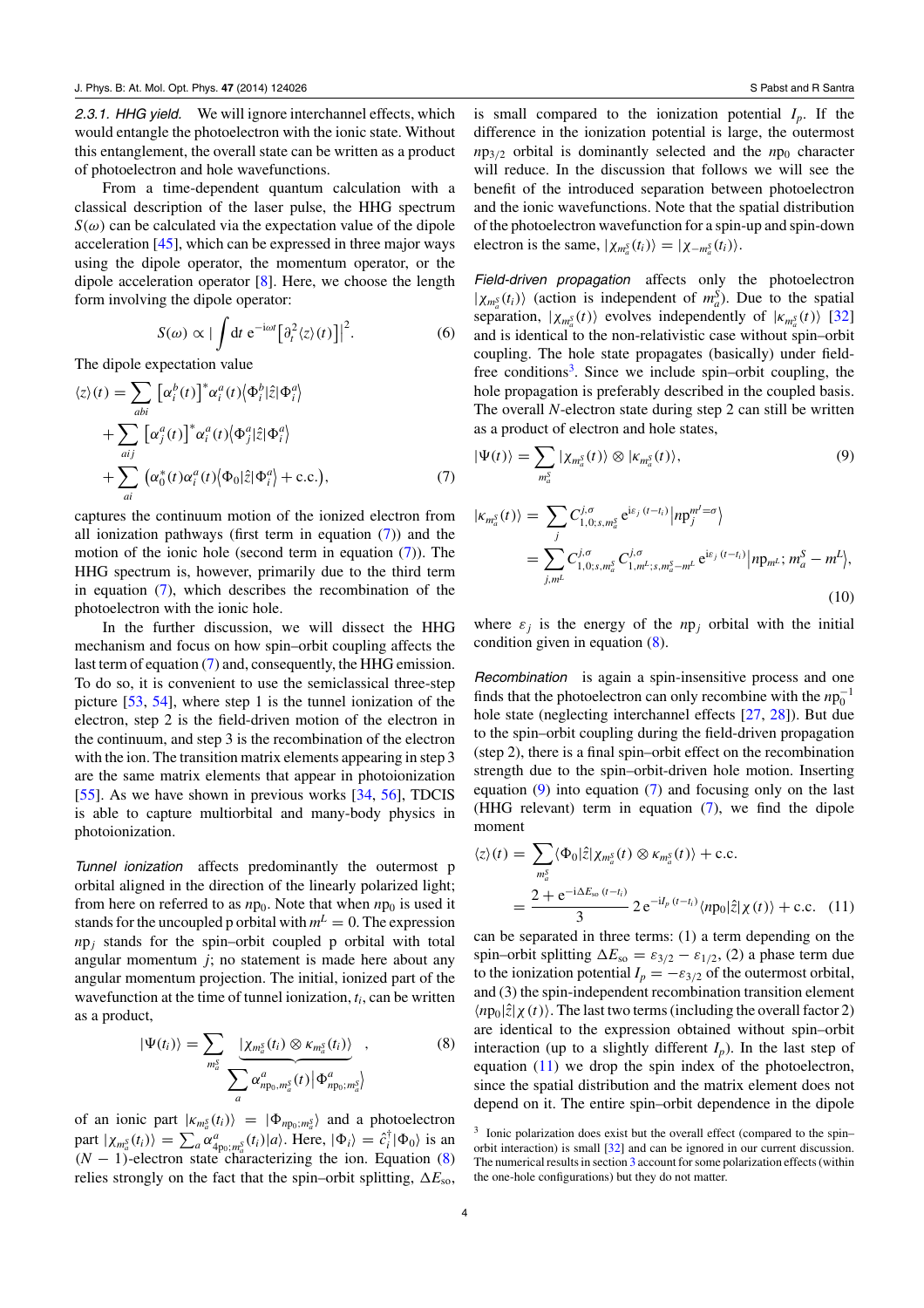<span id="page-5-0"></span>moment comes from the additional term,  $(2 + e^{-i\Delta E_{\rm so}(t-t_i)})/3$ , which reflects the spin–orbit beating of the hole during the field-driven propagation discussed previously.

The emission of photons is due to fast temporal changes in  $\langle z \rangle(t)$  around the time of recombination,  $t \approx t_r$ . The classical trajectory associated with the maximum returning kinetic energy generates photon energies around the cut-off energy,  $\omega_{\text{cut-off}}$ . The time of recombination for this trajectory is  $t_c = 0.67T_\lambda$ , where  $T_\lambda$  is the period of one cycle of the driving IR pulse. For  $\lambda = 800$  nm, the period is  $T_{\lambda} = 2.67$  fs and the time of recombination is  $t_c = 1.79$  fs.

The spin–orbit beating happens on a much slower time scale than the duration of the recombination event,  $T_{\rm so}$  =  $2\pi/\Delta E_{\rm so} \gg 2\pi/\omega_{\rm cut-off} \lesssim 100$  as, such that the ionic hole state and, hence, the prefactor  $c_{so}(t_c) = (2 + e^{-i\Delta E_{so}t_c})/3$ can be viewed as constant during the recombination event. Consequently, the HHG yield near the cut-off energy depends parametrically on  $t_c$ . The HHG yield near the cut-off energy,  $S_{\rm so}(\omega_{\rm cut-off})$ , is scaled by  $|c_{\rm so}(t_c)|^2$  with respect to the nonspin–orbit single-channel result,  $S_{\text{no-so}}(\omega_{\text{cut-off}})$ ,

$$
S_{\rm so}(\omega_{\rm cut-off}) = \frac{5 + 4\,\cos(\Delta E_{\rm so}t_c)}{9} S_{\rm no\text{-}so}(\omega_{\rm cut-off}).\tag{12}
$$

In this entire discussion, we assumed that the difference in the ionization potentials can be ignored such that a perfect  $np_0$ hole wavepacket is created at  $t = t_i$ . However, even though the difference in  $I_p$  is small it will lead to a preferred ionization out of the outermost *n*p3/<sup>2</sup> orbital exceeding the 2:1 preference for *n*p3/2, which already exists due to the angular momentum coupling (see equation  $(11)$ ). The increased preference for one of the two spin–orbit-split orbitals leads to a reduced contrast in the spin–orbit prefactor  $|c_{so}(t_c)|^2$ . Therefore, equation (12) presents an upper bound for the beating contrast due to spin– orbit coupling.

The general structure of the HHG will not be affected by the spin–orbit beating as it becomes apparent from equation (12). The spin–orbit motion affects only the yield. The details of the HHG spectrum originate from the recombination elements  $\langle np_0|\hat{z}|\chi(t)\rangle$  (see equation [\(11\)](#page-4-0)), and these are the same whether or not spin–orbit interactions are present.

Furthermore, we focus here on the cut-off region of the HHG spectrum, which in a classical picture originates only from one specific trajectory. For other energy regions of the HHG spectrum this is not true anymore and a unique  $t_c$ cannot be identified. This has the consequence that each part of the HHG spectrum scales a bit differently leading to a spectrum that is not just scaled by a common global prefactor. By choosing the cut-off region, we avoid this additional complication and we can assign a unique *tc*.

2.3.2. Angular HHG distribution. We have seen that the overall HHG yield depends on the spin–orbit splitting. The question remains whether also the angular distribution depends on spin–orbit effects. A change in the angular distribution would be reflected in non-zero dipole moments  $\langle x \rangle(t)$  and  $\langle y \rangle(t)$ . Without spin–orbit effects these moments are zero, since the photoelectron and the hole have always the same

 $m_a^L = m_i^L$  character and only  $\Delta m^L = 0$  transitions can occur. In other words, the total *N*-electron state  $|\Psi\rangle$  has always the overall orbital angular momentum  $M^L = \sum_n m_n^L = m_a^L - m_i^L =$ 0, since the initial HF ground state has  $M^L = 0$  and the linearly polarized pulse cannot change *M<sup>L</sup>*.

With spin–orbit coupling, one finds the  $m_i^L$  character of the hole changes by  $\pm 1$  while the  $m_a^L = 0$  character of the photoelectron remains untouched. Naively one would think  $\Delta m^L = \pm 1$  is now possible in the recombination step and, hence, the dipole moments  $\langle x \rangle(t)$  and  $\langle y \rangle(t)$  would become non-zero. This is, however, not true. The spin–orbit coupling changes  $m_i^L$  but at the same time it also changes the spin  $m_i^S$  of the hole in the opposite direction such that the sum is always the same, i.e.,  $m_i^J = m_i^L + m_i^S$ . Since recombination is a dipole transition, where no spin flip can occur, the photoelectron can only recombine with hole states that have the same spin,  $m_i^S = m_a^S$  and consequently the same orbital angular momentum,  $m_a^L = m_i^L$ .

In terms of the overall *N*-electron states the argument is similar. With spin–orbit coupling the characters  $M<sup>L</sup>$  and  $M<sup>S</sup>$  are not conserved anymore but  $M^J = \sum_n m_n^J = 0$  is conserved. Due to the Wigner–Eckart theorem [\[52\]](#page-9-0), only dipole transitions in the *z* direction can occur. Dipole transitions in *x* or *y* directions change  $M<sup>J</sup>$  by  $\pm 1$ .

## **3. Results**

In this section, we present numerical results<sup>4</sup> based on the TDCIS approach for the spin–orbit dependence of the HHG yield (as explained in section [2.3.1\)](#page-4-0). The atom of choice is krypton with a spin–orbit splitting of 0.67 eV between the orbitals  $4p_{3/2}$  and  $4p_{1/2}$ , and an ionization potential of the outermost  $4p_{3/2}$  of  $|\varepsilon_{3/2}| = 14.0$  eV [\[42](#page-9-0)] (see figure [1\)](#page-3-0). All results presented are based on TDCIS calculations with the XCID code [\[33](#page-8-0)], where only the orbitals in the 4p manifold are active and interchannel coupling among these orbitals is included (even though interchannel coupling is not important in this discussion). The 4s and the 3d shells are frozen and do not affect the presented results. Calculations including these two shells are presented in the appendix.

The influence of the spin–orbit dynamics of the ion hole on the HHG spectrum can be solely expressed by the quantity  $t_c/T_{so}$  as derived in section [2.](#page-2-0) To demonstrate this effect, either the time the electron spends in the continuum,  $t_c$ , or the spin–orbit period,  $T_{so}$ , may be varied. In section  $3.1$  we vary  $T_{\rm so} = 2\pi/\Delta E_{\rm so}$  by changing the spin–orbit splitting  $\Delta E_{\text{so}}$ . In section [3.2](#page-7-0) we vary  $t_c$  by changing the wavelength of the driving NIR pulse. This case is experimentally more realistic but the identification of the spin–orbit effect is more challenging because the spin–orbit-free HHG spectrum changes also with  $\lambda$  [\[57–59\]](#page-9-0).

 $4$  For the system radius if  $200a_0$  we used 1000 grid points, which are non-uniformly distributed [\[10\]](#page-8-0) characterized by the mapping parameter of  $\zeta = 3$ . The complex absorbing potential starts at  $180a_0$  and has a strength of  $5 \times 10^{-3}$ . Orbitals with an energy larger than 15 au are omitted resulting in around 350 states per angular momentum. The maximum angular momentum is 120 and for orbital angular momenta  $l > 5$  the residual Coulomb between the electron and ion is reduced to the monopole term resulting in a one-particle −1/*r* potential.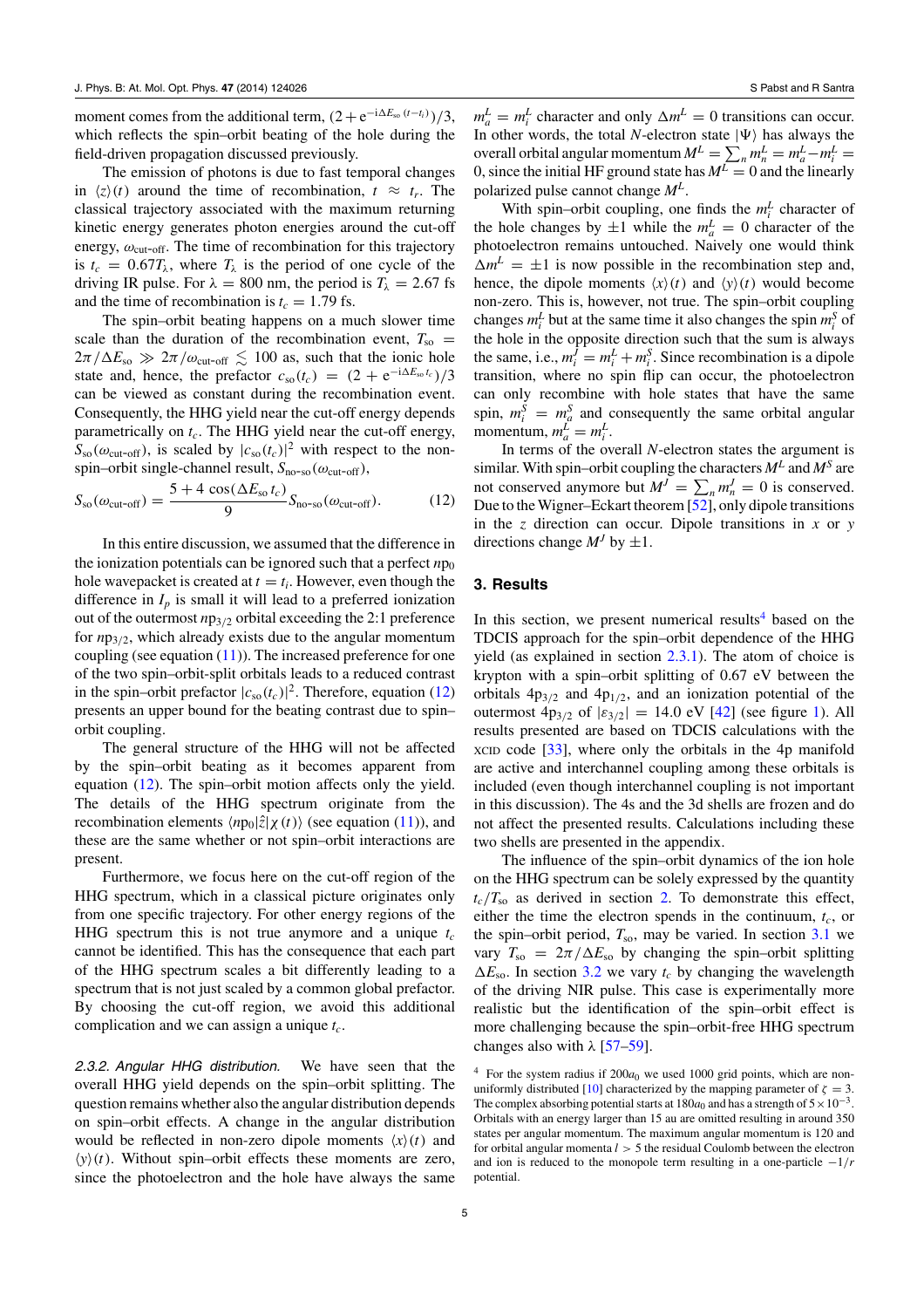<span id="page-6-0"></span>

**Figure 2.** The HHG spectrum for spin–orbit splittings of  $\Delta E_{\rm so} = 0.0$  eV (solid-red),  $\Delta E_{\rm so} = 0.5$  eV (dashed green) and  $\Delta E_{\rm so} = 1.3$  eV (dotted blue). The highlighted area around the cut-off energy is used to discuss the spin–orbit influence on the HHG yield. The driving pulse has a cycle-averaged peak intensity of 8.8 × 1013 W cm<sup>−</sup>2, full-width-at-half-maximum (FWHM)-duration (of the intensity) of 10 fs, and a wavelength of 1500 nm.

#### 3.1. Varying spin–orbit splitting

First, we demonstrate the spin–orbit effect by keeping the driving pulse fixed and only changing the spin–orbit splitting  $\Delta E_{\rm so} = \varepsilon_{3/2} - \varepsilon_{1/2}$ . This can be easily done in theory, since  $\varepsilon_i$ are input parameters. To do so, we keep the ionization potential  $I_p = -\varepsilon_{3/2}$  of the outermost valence shell fixed and only change the ionization potential of the energetically lower-lying  $4p_{1/2}$  shell,

$$
\varepsilon_{1/2} := \varepsilon_{3/2} - \Delta E_{\text{so}}.\tag{13}
$$

This has the advantage that the shape and the strength of the HHG spectra for different  $\Delta E_{so}$  are comparable with each other, since the tunnelling rate out of  $4p_{3/2}$  is always the same. A variation in  $\varepsilon_{3/2}$  would strongly change the tunnel ionization rate and the overall HHG yield, which would make it harder to uniquely identify the influence of the spin–orbit beating of the hole state.

In figure 2 HHG spectra<sup>5</sup> are shown for different spin– orbit strengths but for the same driving pulse (for pulse parameters see the figure caption). The HHG yield looks almost unchanged for low energies. At high energies close to the cut-off energy, one finds that monotonically changing the spin–orbit splitting does not change the HHG yield monotonically. For large spin–orbit splitting of  $\Delta E_{\rm so} = 1.3 \text{ eV}$ (blue-dotted line) the yield is larger than for  $\Delta E_{so} = 0.5$  eV (green-dashed line). But both HHG yields are smaller than for the non-spin–orbit case (red-solid line). Consequently, having spin–orbit will only lead to a reduction in the overall yield compared to having no spin–orbit interaction (see equation  $(12)$ ). But increasing the spin–orbit interaction does not mean a monotonic change.

To derive equation  $(12)$  we made the assumption that the HHG emission is generated in a time interval that is short compared to  $T_{so}$ . This is, however, not true for the entire HHG spectrum. But for specific energy regions, especially near the cut-off, this assumption holds, because only one electron trajectory contributes to this specific energy region.





0 0.5 1 1.5 2 2.5

spin-orbit splitting [eV]

abs. yield [arb.units]

norm. yield

norm. yield

**Figure 3.** The (a) absolute and (b) normalized HHG yield around the HHG cut-off energy as a function of the spin–orbit splitting  $\Delta E_{so}$ for the wavelengths  $\lambda = 1150$ , 1500 and 2000 nm. The points represent the TDCIS results. The lines are fits to the TDCIS data using the function defined in equation 14. The driving pulse has a cycle-averaged peak intensity of  $8.8 \times 10^{13}$  W cm<sup>-2</sup> and FWHM-duration (of the intensity) of 10 fs. The experimentally determined spin–orbit splitting at 0.67 eV is highlighted in both panels.

Therefore, the HHG yields shown in the following are integrated quantities from  $\omega_{\text{cut-off}} - E_h/2$  to  $\omega_{\text{cut-off}} + E_h/2$ (highlighted area in figure 2), where  $\omega_{\text{cut-off}} = I_p + 3.17 U_p$  is the HHG cut-off energy and  $E_h = 27.21$  eV ( $E_h = 1$  au) is the Hartree energy<sup>6</sup>. Another advantage of choosing the cut-off region is that multiple-path interference does not exist in the cut-off region  $[60]$ .

In figure 3 the absolute (a) and the normalized (b) HHG yields are shown for the NIR wavelengths  $\lambda = 1150, 1500,$  and 2000 nm. The yields in figure 3(b) are normalized with respect to the  $\Delta E_{\rm so} = 0$  eV point, which corresponds no spin–orbit coupling.

The absolute yield decreases rapidly with the wavelength as expected [\[57](#page-9-0)]. The oscillations in the yield can be seen at all three wavelengths and are due to the spin–orbit beating. Particularly in the normalized yield the oscillations are clearly visible. The points in figure 3 are results from the TDCIS calculations whereas the lines are fits to the TDCIS data using the fitting function

$$
f_{\text{fit}}(\Delta E_{\text{so}}) = a + b e^{-c \Delta E_{\text{so}}} \cos(d \Delta E_{\text{so}}). \tag{14}
$$

This fitting function represents the ratio  $S_{\rm so}(\omega)/S_{\rm no\text{-}so}(\omega)$ according to equation  $(12)$ , where an additional damping term  $e^{-c \Delta E_{so}}$  has been introduced to account for the reduced tunnel ionization rate of  $4p_{1/2}$  due to the increased ionization potential.

In the limit of large  $\Delta E_{\text{so}}$ , the orbital  $4p_{1/2}$  is so tightly bound that the tunnel ionization rate drops basically to zero and, hence, it does not contribute anymore to the HHG spectrum. As a consequence, krypton reduces effectively to

<sup>&</sup>lt;sup>6</sup> Also a relative energy window (e.g., from  $90\%E_{\text{cut-off}}$  to  $110\%E_{\text{cut-off}}$ ) could have been used for the integration. The qualitative features of the curves discussed do not change when using an energy window with a fixed relative width instead of a fixed absolute width.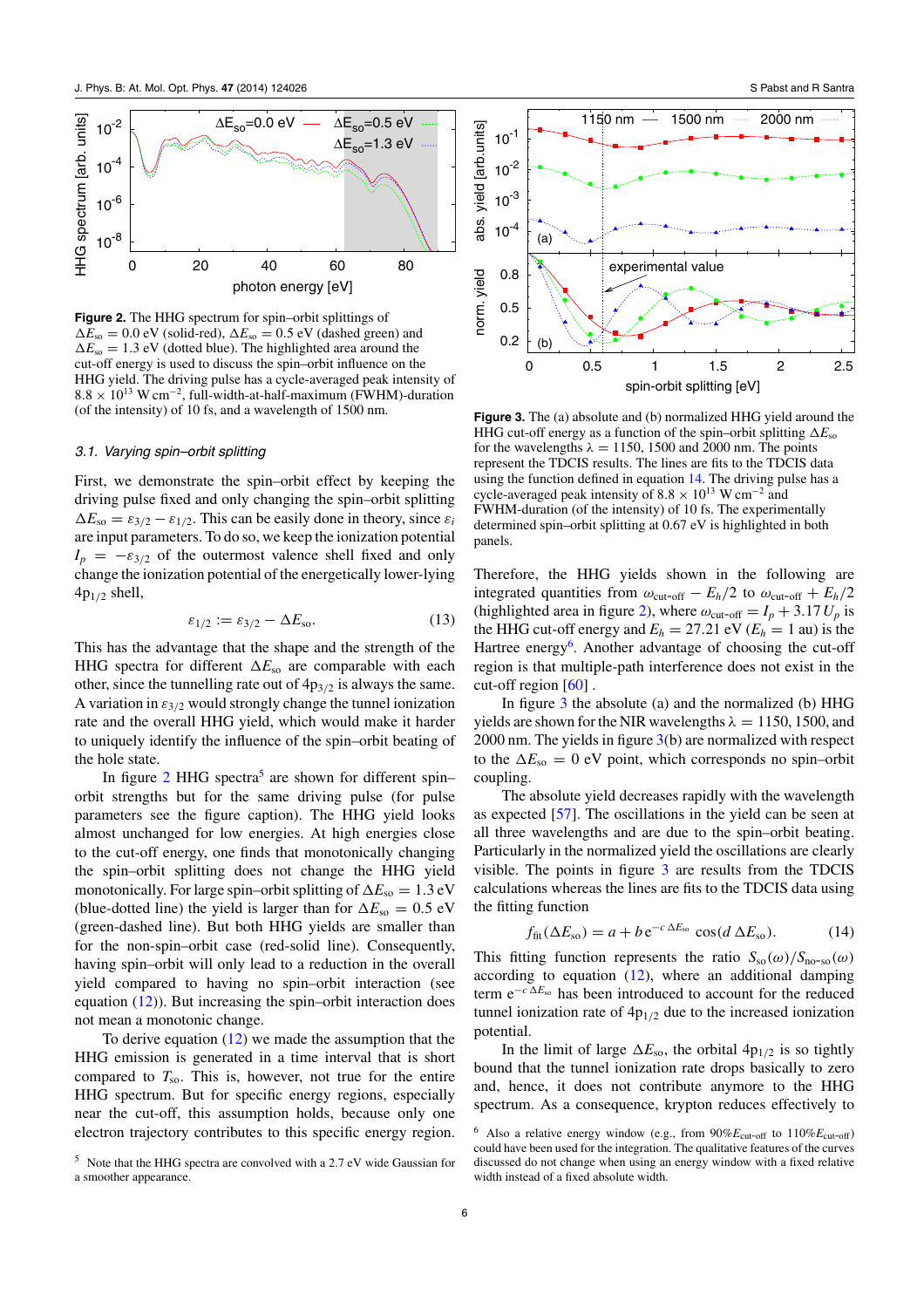<span id="page-7-0"></span>a single-shell system with one active  $4p_{3/2}$  shell. This fact can be nicely seen in figure [3](#page-6-0) for large  $\Delta E_{so}$ , where the normalized yield drops independently of  $\lambda$  to 0.49  $\pm$  0.02 (extracted from the fitting parameters  $a$  and  $b$ ). From equation  $(12)$ , which is based on a simple model, one would expect for large  $\Delta E_{\text{so}}$  the ratio  $5/9 = 0.55$ , which is very close to the extracted value 0.49. The discrepancy between these two values is probably due to the model assumption that only the  $m<sup>L</sup> = 0$  part of the coupled orbitals contributes to tunnel ionization, and not the  $m^L = \pm 1$  parts.

The frequency of the oscillations in figure [3](#page-6-0) is according to equation  $(12)$   $t_c$ —the time the electron spends in the continuum. From the fitting procedure, we obtain  $t_c = 0.64 T_\lambda$ for all three wavelengths, where  $T_{\lambda}$  is the corresponding cycle period. This time agrees with classical calculations predicting a trajectory time of 0.65  $T_{\lambda}$  for the trajectory with the maximum returning kinetic energy which is associated with generating the cut-off energy—the energy region we consider here.

Furthermore, the results from figure [3](#page-6-0) show that the spin–orbit splitting should not be too large when varying the wavelength, since the contrast in the oscillations decreases exponentially with  $\Delta E_{\text{so}}$ . Too small  $\Delta E_{\text{so}}$  are also not good, since they require a large wavelength range in order to cover with  $t_c$  an entire spin–orbit period.

#### 3.2. Varying driving wavelength

An experimentally more realistic approach is to vary the driving wavelength λ. The HHG yield changes now not just due to the spin–orbit factor in equation  $(12)$ . Varying λ also changes the cut-off energy and strongly affects the overall yield, which scales roughly with  $\lambda^{-6.5}$  [\[57–59](#page-9-0)] when keeping the pulse duration fixed with respect to the number of optical cycles. Unfortunately, this wavelength scaling is much more pronounced than the modulation due to spin–orbit. However, increasing wavelength results in a monotonically decreasing yield whereas the spin–orbit coupling (as seen in section [3.1\)](#page-6-0) can also lead to an increasing yield (for certain pulse parameters).

Figure 4 shows the absolute HHG yields around the HHG cut-off energy as a function of wavelength for krypton atoms with (solid-red line) and without (dashed-blue line) spin–orbit coupling ('with spin–orbit coupling' means  $\Delta E_{so} = 0.67 \text{ eV}$ ). Note that we keep the absolute pulse duration constant—not the pulse duration with respect to the wavelength. Around  $\lambda \sim 1700-2400$  nm we see in both scenarios, independent of the spin–orbit coupling, a plateau in the HHG yield<sup>7</sup>. In this region, the wavelength dependence is relatively weak such that the spin–orbit dependence becomes very visible. Without spin–orbit coupling the HHG yield slightly decreases whereas with spin–orbit coupling we actually see an increase in the yield by a factor ∼1.5. A weak wavelength dependence is advantageous for identifying spin–orbit effects which is relatively weak compared to the general  $\lambda^{-5.5}$  to  $\lambda^{-6.5}$  scaling.



**Figure 4.** The absolute HHG yield around the HHG cut-off energy as a function of the NIR wavelength with (solid-red line with squared dots) and without (dashed-blue line with triangular dots) spin–orbit coupling. The inset zooms into the region where the HHG yield increases. The non-spin–orbit curve is divided by 3.37 in the inset in order to put it on the same scale as the spin–orbit curve for better comparison of the different trends. The pulse parameters are the same as in figure [3.](#page-6-0)

The increase appears around this wavelength for krypton because for  $\lambda = 1600$  nm and larger the time of flight  $t_c$  of the returning electron exceeds  $\frac{T_{\rm so}}{2}$  and the 4p<sub>0</sub> character of the ionic hole at recombination increases again. For  $0 \leq t_c \leq \frac{T_{\rm so}}{2}$ the  $4p_0$  character first falls monotonically with  $t_c$  before it increases again. In figure  $3(b)$  $3(b)$  this effect is very well visible for the different wavelengths. At  $\lambda = 1500$  nm the relative HHG yield is at a minimum for the experimental spin–orbit splitting, and at  $\lambda = 2000$  nm the relative yield is increasing again. Generally, one finds for  $n T_{\text{so}} \le t_c \le \frac{2n+1}{2} T_{\text{so}}$  the yield decreases and for  $\frac{2n+1}{2}T_{\text{so}} \leq t_c \leq (n+1)T_{\text{so}}$  the yield increase with  $n \in \mathbb{N}$ .

### **4. Conclusion**

We have shown that spin–orbit coupling does affect the highharmonic generation (HHG) yield due to multiorbital tunnel ionization of the outermost  $p_{3/2}$  and  $p_{1/2}$  states, which is followed by a non-stationary hole motion. In contrast to molecular systems with multiorbital contributions, the angular dependence of the HHG emission is unaffected, since the total angular momentum state of the entire system is always  $M<sup>J</sup> = 0$ and the electron spin does not change by dipole transitions $8$ .

Furthermore, we showed that by changing the strength of the spin–orbit coupling we can see clear oscillations in the HHG yield, which agrees well with the simple picture that the hole has initially a  $p_0$  character but when the electron recombines this is only partly true leading to a reduced recombination probability. Experimentally, the spin– orbit motion of the hole can be seen in HHG by changing the driving wavelength. However, macroscopic aspects like phasematching have to be understood, since they can lead to strong enhancements and reduction in the HHG yield [\[61](#page-9-0)]. Large spin–orbit splittings, on the one side, lead to fast oscillations

<sup>&</sup>lt;sup>7</sup> The reason for this reduced  $\lambda$ -dependence is the increasingly few-cycle character of the pulse. This also means there will be a carrier–envelope phasedependence which is not the focus of this study where always the following pulse form is used:  $cos(\omega t) e^{-t^2/d^2}$ . This plateau is not expected for a multicycle pulse.

<sup>8</sup> Dipole transitions where the spin changes can, in principle, occur but they are strongly suppressed compared to the non-spin-changing transitions.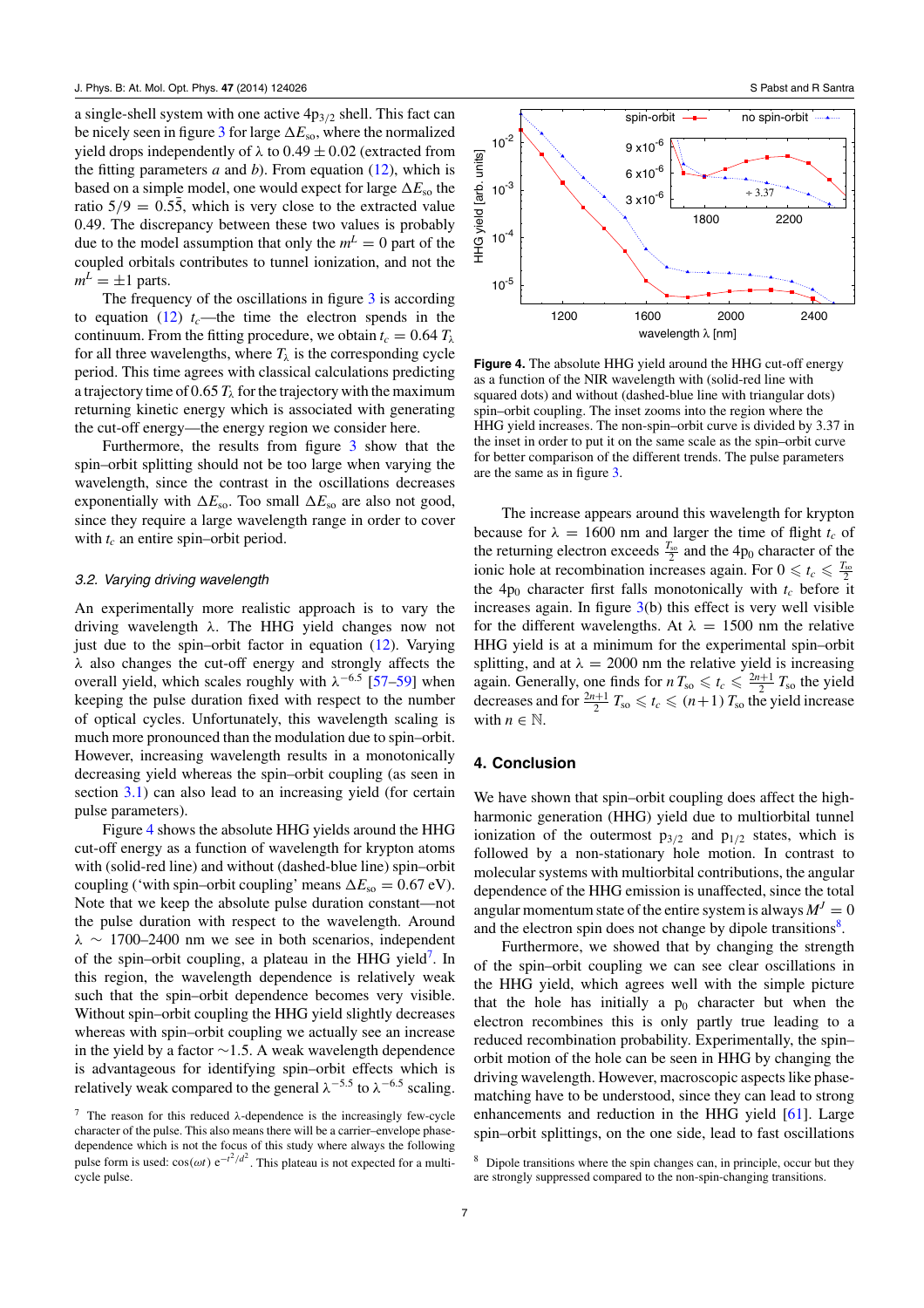<span id="page-8-0"></span>

**Figure A1.** The absolute HHG yield around the HHG cut-off energy as a function of wavelength with (red lines) and without (blue lines) spin–orbit splitting. In each case only the 4p shell (dotted lines; see figure [3\)](#page-6-0) or the 3d, 4s and 4p shells (solid lines) are active.

as a function of the wavelength but also suffer in visibility due to an exponentially decreasing strength in these oscillations. Small spin–orbit splittings, on the other side, require a large range of driving wavelengths to cover a full spin–orbit period with the times the electron spends in the continuum before recombining.

Even though it seems to be a non-trivial challenge to show experimentally the influence of the spin–orbit effect, it does exist and it influences how the HHG yield scales with the wavelength.

### **Acknowledgments**

This work has been supported by the Deutsche Forschungsgemeinschaft (DFG) under grant no SFB 925*/*A5.

#### **Appendix A. Influence of 3d and 4s orbitals**

The results shown in section [3](#page-5-0) were all calculated by considering only the 4p shell and the spin–orbit coupling within this shell. In figure A1 we show the influence of the deeper lying 4s and 3d shells for the HHG yield. We see that around  $\lambda \sim 1600$  nm the HHG yield starts to differ and at  $\lambda \sim 1800$  nm the enhancement when including the 4s and 3d shells has grown to a factor 2.5. This enhancement is independent of the spin–orbit consideration and exists equally in the no-spin–orbit scenario.

Furthermore, the enhancement starts exactly at the wavelength where the HHG cut-off energy reaches the ionization potential of the 3d shell at 93.8 eV [\[62](#page-9-0)]. To be precise, at  $\lambda = 1600$  nm (1800 nm) with a cycle-averaged peak intensity of around  $8.8 \times 10^{13}$  W cm<sup>-2</sup> ( $E_{\text{max}} = 0.05$  au), the HHG cut-off energy is 80 eV (98 eV). However, since the enhancement happens equally with and without spin–orbit coupling the overall conclusions are unchanged.

## **References**

- [1] Itatani J, Levesque J, Zeidler D, Niikura H, Pepin H, Kieffer J, Corkum P and Villeneuve D 2004 *Nature* **[432](http://dx.doi.org/10.1038/nature03183)** 867
- [2] Kanai T, Minemoto S and Sakai H 2005 *Nature* **[435](http://dx.doi.org/10.1038/nature03577)** 470
- [3] Vozzi C, Negro M, Calegari F, Sansone G, Nisoli M, De Silvestri S and Stagira S 2011 *Nature Phys.* **7** [822](http://dx.doi.org/10.1038/nphys2029)
- [4] Haessler S, Caillat J and Saliéres P 2011 J. Phys. B: At. Mol. *Opt. Phys.* **44** [203001](http://dx.doi.org/10.1088/0953-4075/44/20/203001)
- [5] Wirth A *et al* 2011 *Science* **[334](http://dx.doi.org/10.1126/science.1210268)** 195
- [6] Shafir D, Soifer H, Bruner B D, Dagan M, Mairesse Y, Patchkovskii S, Ivanov M Y, Smirnova O and Dudovich N 2012 *Nature* **[485](http://dx.doi.org/10.1038/nature11025)** 343
- [7] Shivaram N, Timmers H, Tong X-M and Sandhu A 2012 *Phys. Rev. Lett.* **108** [193002](http://dx.doi.org/10.1103/PhysRevLett.108.193002)
- [8] Pabst S 2013 *Eur. Phys. J. Spec. Top.* **[221](http://dx.doi.org/10.1140/epjst/e2013-01819-x)** 1
- [9] Brown A C, Robinson D J and van der Hart H W 2012 *Phys. Rev.* A **86** [053420](http://dx.doi.org/10.1103/PhysRevA.86.053420)
- [10] Greenman L, Ho P J, Pabst S, Kamarchik E, Mazziotti D A and Santra R 2010 *Phys. Rev.* A **82** [023406](http://dx.doi.org/10.1103/PhysRevA.82.023406)
- [11] Awasthi M, Vanne Y V, Saenz A, Castro A and Decleva P 2008 *Phys. Rev.* A **77** [063403](http://dx.doi.org/10.1103/PhysRevA.77.063403)
- [12] Higuet J *et al* 2011 *Phys. Rev.* A **83** [053401](http://dx.doi.org/10.1103/PhysRevA.83.053401)
- [13] Lewenstein M, Balcou P, Ivanov M Y, L'Huillier A and Corkum P B 1994 *Phys. Rev.* A **49** [2117](http://dx.doi.org/10.1103/PhysRevA.49.2117)
- [14] Lai C-J, Cirmi G, Hong K-H, Moses J, Huang S-W, Granados E, Keathley P, Bhardwaj S and Kärtner F X 2013 *Phys. Rev. Lett.* **111** [073901](http://dx.doi.org/10.1103/PhysRevLett.111.073901)
- [15] Perelomov A M, Popov V S and Terent'ev M V 1966 *Sov. Phys.—JETP* **23** 924
- [16] Popov V S 2004 *Phys.—Usp.* **47** [855](http://dx.doi.org/10.1070/PU2004v047n09ABEH001812)
- [17] Ivanov M Y, Spanner M and Smirnova O 2005 *J. Mod. Opt.* **52** [165](http://dx.doi.org/10.1080/0950034042000275360)
- [18] McFarland B K, Farrell J P, Bucksbaum P H and Gühr M 2008 *Science* **322** [1232](http://dx.doi.org/10.1126/science.1162780)
- [19] Smirnova O, Mairesse Y, Patchkovskii S, Dudovich N, Villeneuve D, Corkum P and Ivanov M Y 2009 *Nature* **[460](http://dx.doi.org/10.1038/nature08253)** 972
- [20] Mairesse Y *et al* 2010 *Phys. Rev. Lett.* **104** [213601](http://dx.doi.org/10.1103/PhysRevLett.104.213601)
- [21] Boguslavskiy A E, Mikosch J, Gijsbertsen A, Spanner M, Patchkovskii S, Gador N, Vrakking M J J and Stolow A 2012 *Science* **335** [1336](http://dx.doi.org/10.1126/science.1212896)
- [22] Weinkauf R, Schanen P, Metsala A, Schlag E W, Bürgle M and Kessler H 1996 *J. Phys. Chem.* **100** [18567](http://dx.doi.org/10.1021/jp960926m)
- [23] Breidbach J and Cederbaum L S 2003 *J. Chem. Phys.* **118** [3983](http://dx.doi.org/10.1063/1.1540618)
- [24] Nest M, Remacle F and Levine R D 2008 *New J. Phys.* **10** [025019](http://dx.doi.org/10.1088/1367-2630/10/2/025019)
- [25] Kuleff A, Lünnemann S and Cederbaum L 2010 J. Phys. *Chem.* A **114** [8676](http://dx.doi.org/10.1021/jp101256n)
- [26] Shiner A D, Schmidt B E, Trallero-Herrero C, Wörner H J, Patchkovskii S, Corkum P B, Kieffer J, Legare F and Villeneuve D M 2011 *Nature Phys.* **7** [464](http://dx.doi.org/10.1038/nphys1940)
- [27] Brown A C, Hutchinson S, Lysaght M A and van der Hart H W 2012 *Phys. Rev. Lett.* **108** [063006](http://dx.doi.org/10.1103/PhysRevLett.108.063006)
- [28] Pabst S and Santra R 2013 *Phys. Rev. Lett.* **111** [233005](http://dx.doi.org/10.1103/PhysRevLett.111.233005)
- [29] Kanai T, Takahashi E J, Nabekawa Y and Midorikawa K 2007 *Phys. Rev. Lett.* **98** [153904](http://dx.doi.org/10.1103/PhysRevLett.98.153904)
- [30] Goulielmakis E *et al* 2010 *Nature* **[466](http://dx.doi.org/10.1038/nature09212)** 739
- [31] Santra R, Yakovlev V S, Pfeifer T and Loh Z-H 2011 *Phys. Rev.* A **83** [033405](http://dx.doi.org/10.1103/PhysRevA.83.033405)
- [32] Pabst S, Sytcheva A, Moulet A, Wirth A, Goulielmakis E and Santra R 2012 *Phys. Rev.* A **86** [063411](http://dx.doi.org/10.1103/PhysRevA.86.063411)
- [33] Pabst S, Greenman L and Santra R 2013 xcm program package for multichannel ionization dynamics, DESY, Hamburg, Germany, 2013, Rev. 717, with contributions from P J Ho, A Sytcheva and A Karamatskou
- [34] Pabst S, Greenman L, Ho P J, Mazziotti D A and Santra R 2011 *Phys. Rev. Lett.* **106** [053003](http://dx.doi.org/10.1103/PhysRevLett.106.053003)
- [35] Sytcheva A, Pabst S, Son S-K and Santra R 2012 *Phys. Rev.* A **85** [023414](http://dx.doi.org/10.1103/PhysRevA.85.023414)
- [36] Karamatskou A, Pabst S and Santra R 2013 *Phys. Rev.* A **87** [043422](http://dx.doi.org/10.1103/PhysRevA.87.043422)
- [37] Pabst S, Greenman L, Mazziotti D A and Santra R 2012 *Phys. Rev.* A **85** [023411](http://dx.doi.org/10.1103/PhysRevA.85.023411)